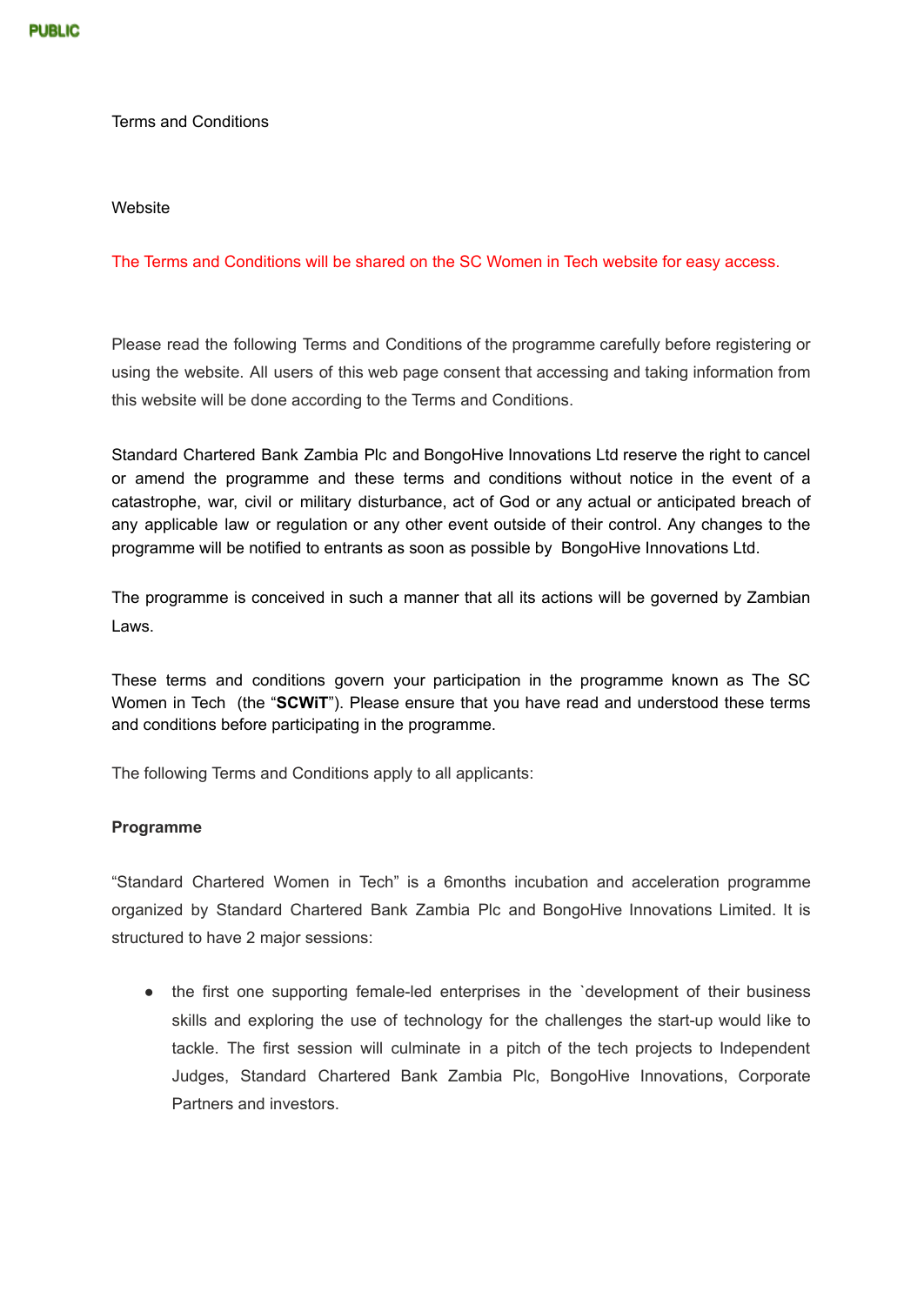• The second session will provide follow-on support to the top 5 winners of the pitch.

The full agenda of the programme will be announced at the beginning of the programme.

Employees of Standard Chartered Bank Plc and BongoHive Innovations Ltd or their family members or anyone else connected in any way with the programme or helping to set up the programme shall not be permitted to enter the programme.

#### **BongoHive Obligations**

In order to help the development of the start-up's project and thereby facilitate its implementation and potential for success, BongoHive undertakes to help the start-up for the duration of the SC Women in Tech programme with:

- Coaching and mentoring;
- Meeting with mentors and experts
- Access to the co-working space
- Pitch preparation for the demo day

## **Start-up Obligations**

In pursuing the object of this agreement, the start-up agrees to:

- Participate and attend SC Women in Tech programme with a maximum of 2 team members
- Participate in the activities proposed by SC Women in Tech in accordance with the schedule delivered
- Provide feedback at the end the Programme
- Provide information about its fundraising, business development for up to 3 years after the programme
- Authorize Standard Chartered Bank Zambia Plc and its Affiliates to use the start-up's name and trademarks in promotional materials related to the Programme
- Agree to participate (i) only for lawful purposes and in conformity with any and all applicable laws and (ii) without knowingly violating any Intellectual Property Rights (including without limitation, copyright, trademark, patent, trade secret)., publicity, privacy, confidentiality, contractual or other right of any third party.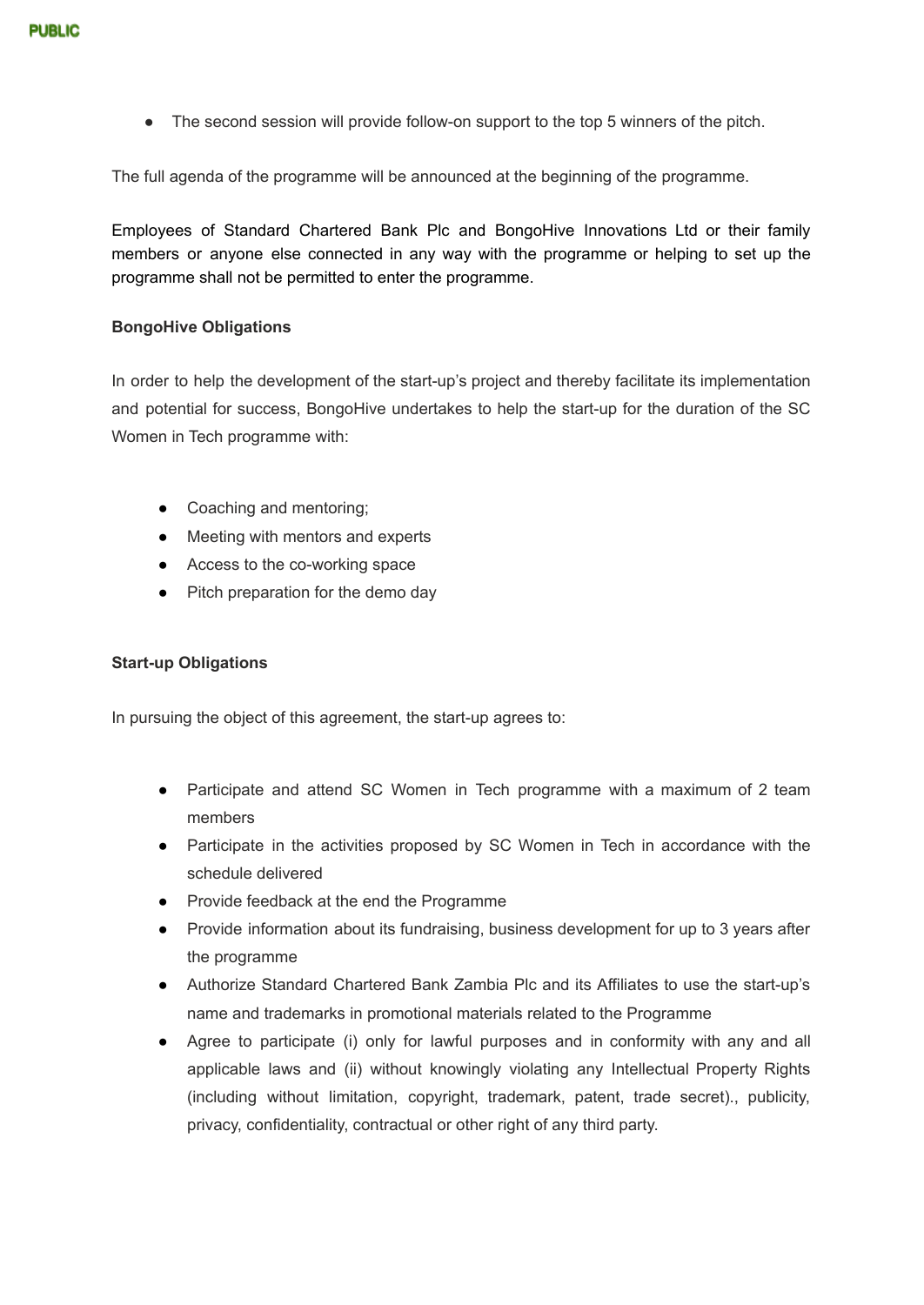# **Selection procedure**

The selection will be made based on the form that you can find on the programme registration page [www.scwomenintech.co.zm.](http://www.scwomenintech.co.zm)

- The business should be women-led (at least 50% women-owned).
- Business must be PACRA registered and compliant at least for three (3) months.
- Technology refers to digital technology.
- Standard Chartered Zambia and BongoHive staff and immediate family are ineligible to apply.
- The programme is running in Lusaka and associated costs of travel, accommodation and others will be borne by the applicant.
- Majority of the sessions will be held online, therefore participants should have access to reliable internet service.
- The programme is open to female Zambian women only.
- The participants in the programme should be above 18 years old.
- Businesses in any sector are eligible with the exception of but not limited to gambling, alcohol and narcotics, wildlife endangerment, armaments, pornography, political & religious entities and precious minerals or any businesses that engages in activity that is contrary to the Standard Chartered Group policies and standards.
- Applicants will be required to sign a commitment form.
- The primary use of the prize fund is to build technology solutions for the business and any balance will be used for the business with the review and approval of the implementing partner.
- The point of contact for the programme will be BongoHive.
- Applications after the deadline will not be considered.
- If you are in breach of any of these Terms and Conditions, Standard Chartered Bank Plc and BongoHive Innovations Ltd may immediately withdraw your participation in the programme. Applicants will be notified of the withdrawal and the Organiser's decision shall be final.
- The Standard Chartered Bank Plc and BongoHive Innovations Ltd reserves the right to cancel the Programme at any time if it feels it appropriate to do so due to technical, unauthorized human intervention or any other reason. Standard Chartered Bank Plc and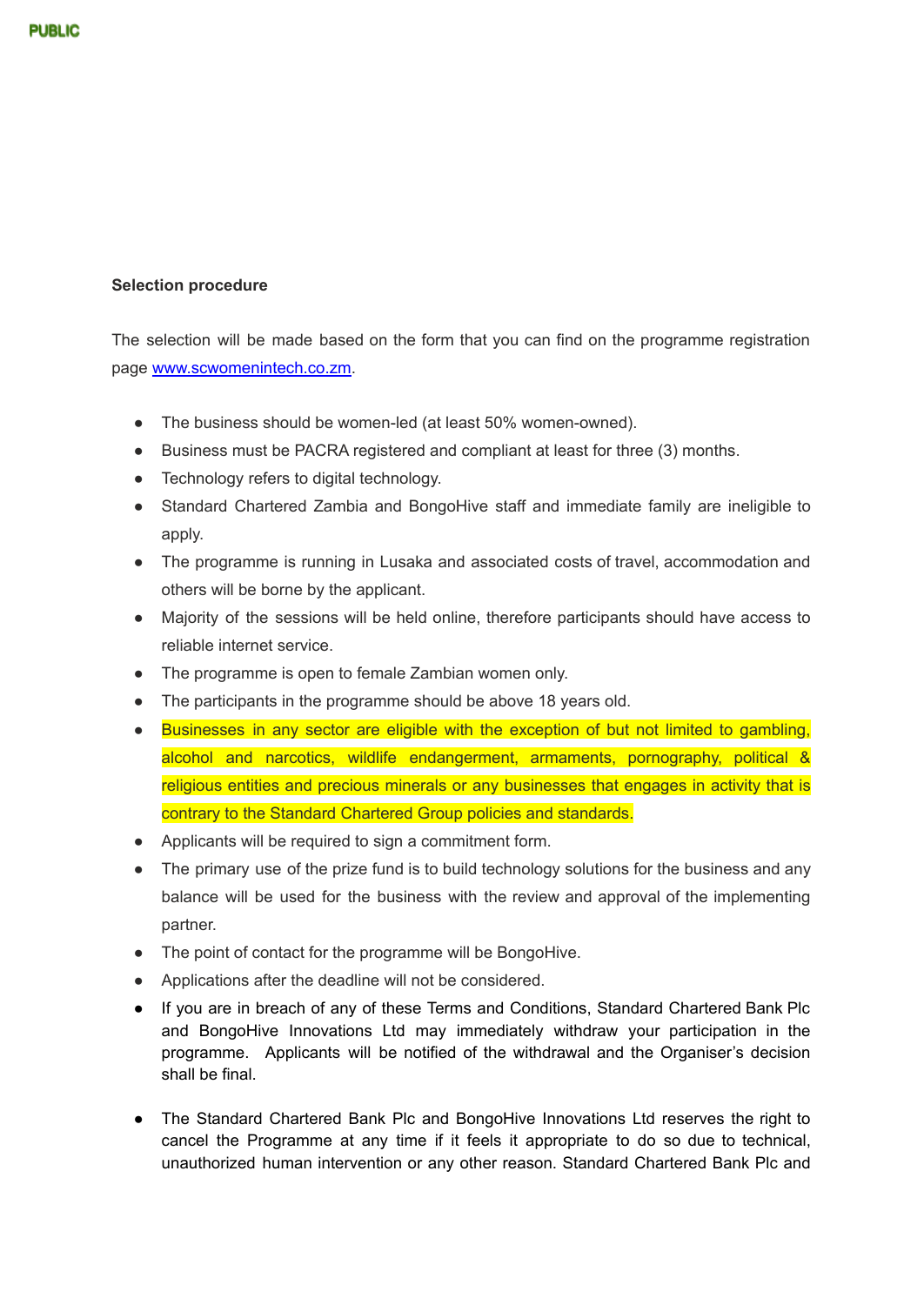BongoHive Innovations Ltd may change any dates set for the programme at its absolute discretion by notifying the relevant participants.

● Your entry into the programme is deemed an unequivocal acceptance of these terms and conditions.

## **Intellectual Property**

The applicant retains sole and exclusive ownership of its Intellectual Property Rights acquired prior to the Programme or that the applicant may develop or acquire thereafter.

#### **Registration Form**

By submitting your registration and/or otherwise participating in the programme, you represent and warrant that all and supporting documents provided by you to us, including but not limited to the registration form, are true, accurate and complete, and you agree to be unequivocally bound by these terms and conditions. Your further agree to the following statements:

I, on behalf of the above company, its directors and its employees, have read and fully understood the terms and conditions elucidated in applying for the Standard Chartered Women in Tech Programme (including the mandatory admission criteria, the rule of the content provided to BongoHive Innovations and the related indemnity provisions) and all notes included in the application guideline.

I hereby declare, on my own behalf and on behalf of the Applicant, it's directors and its employees, that the information and content provided is true, accurate, complete, up-to-date and not misleading.

I understand that any incorrect information or content of false statements may result in the termination of the programme license agreement, the loss of status as an incubatee and all of the related support and services provided by Standard Chartered Zambia Plc and BongoHive Innovations.

I understand that the information and content provided in the application will be vetted by BongoHive Innovations staff and external assessors. BongoHive Innovations will not sign a Non-Disclosure Agreement on any occasion.

I understand that the indemnity provision contained in the Terms and Conditions may mean that (amongst other things) the Applicant will have to repay any benefit that BongoHive Innovations and Standard Chartered Bank Zambia Plc have provided to it. The business of the Applicant and